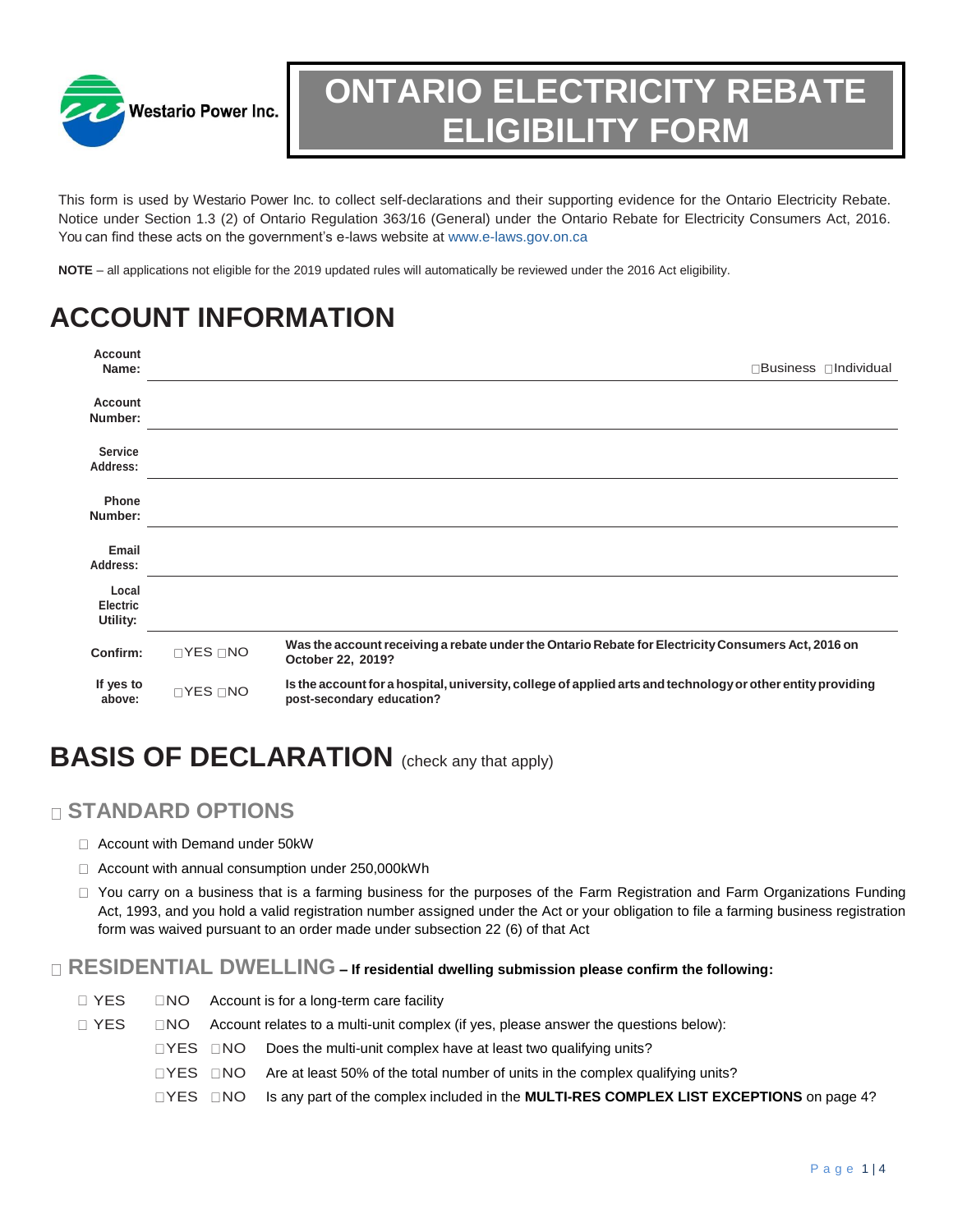### **ONTARIO ELECTRICITY REBATE ELIGIBILIT**

### **ACCOUNTNOLONGERQUALIFIES**

If you were receiving the rebate on October 22, 2019 and submit this form by January 31, 2020, you are still eligible for rebates until October 31, 2020.

> **Please refer to proceeding pages to review our Evaluation Criteria. These criteria may differ from other Ontario Utilities; however, we are obliged to be reasonably sure that we have adequate evidence to confirm your eligibility.**

### **ACKNOWLEDGMENT&CONSENT**

I consent to Westario Power Inc. providing the Minister of Energy, Northern Development and Mines the following information:

- The name of the account-holder *(unless the account is in the name of an individual)*
- Whether the account is an eligible account under paragraph 5 of subsection 1.1(1) of the Regulation and, if so, whether the account was receiving a rebate under the Ontario Rebate for Electricity Consumers Act, 2016 immediately before November 1, 2019
- Whether the account-holder is receiving a rebate under section 1.2 of the Regulation and, if so, whether the account is in respect of hospital, university, college of applied arts and technology or other entity providing post-secondary education
- The total consumption of the account for the period May 1, 2018 to April 30, 2019, as applicable

If an account classification is identified during evaluation, I consent that the account's rate class will be updated upon rebate approval.

**I acknowledge it is an offence to make a false or deceptive statement in a document submitted under the Ontario Rebate for Electricity Consumers Act, 2016 and certify that the information herein is complete and accurate.**

I confirm that should the account no longer meet the eligibility requirements I will give a revised Notice to my local electric utility within 90 days of the date when the change in eligibility occurred. Should the basis of my eligibility be on electric demand and/or consumption and my account changes rate classes, my local electric utility will give notice of change and will provide information on the Ontario Electricity Rebate impact.

I confirm that I am subject to a third-party audit at any time to verify the information. I also acknowledge that failure to do **so will lead to the requirement to reimburse any overpayment.**

| Full Name: |       | Please note that only an authorized contact for your<br>account can sign-off on this form. You will be notified if<br>the account needs an update. |
|------------|-------|----------------------------------------------------------------------------------------------------------------------------------------------------|
| Signature: | Date: |                                                                                                                                                    |

**If you were receiving this rebate on or before October 22, 2019, you MUST return this form by January 30, 2020 in orderto continue receiving this rebate.**

**Upon completion of this form, please review the following pages to confirm if any additional supporting evidence may be required. When ready, please submit your form by one of the following listed below:**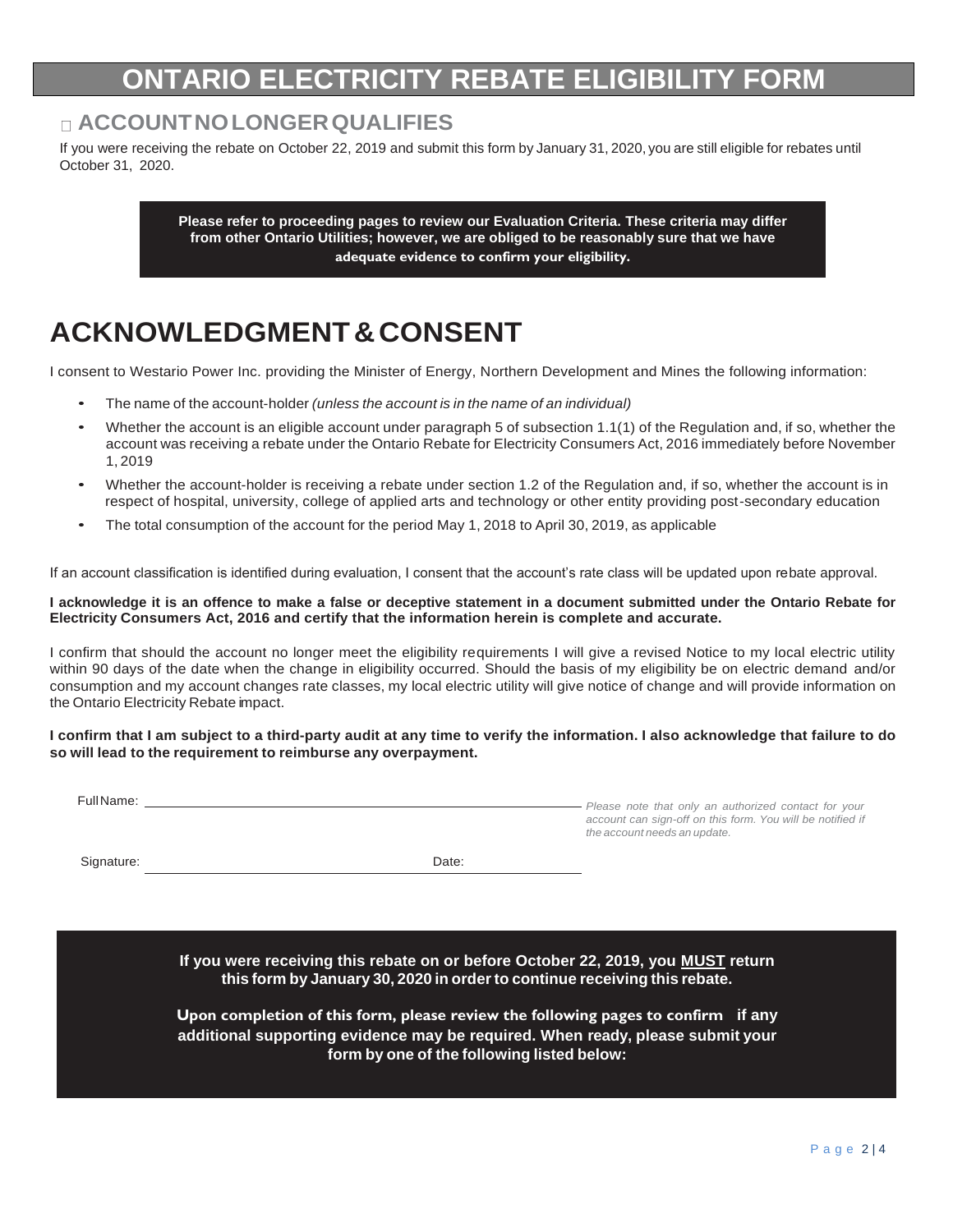## **EFFECTIVE DATES AND AVAILABLE REFUNDS**

Effective November 1, 2019, the Province of Ontario replaced the 8% Provincial Rebate with a new 31.8% Ontario Electricity Rebate. There are new notice requirements for the Ontario Electricity Rebate. Eligible Accounts under the previous regulations will be eligible for up to 2 years of refunds prior to November 1, 2019 minus the date of complete form submission. The 2019 regulation is eligible for up to a 12-month retroactive refund.

- If on October 22, 2019 you were receiving the 8% Provincial Rebate and you wish to continue receiving the Ontario Electricity Rebate you must submit this form to your local electric utility by January 31, 2020.
	- If you do not submit the form, you will no longer receive the rebate.
	- If you submit the form and are no longer eligible, you will still receive the rebate until Oct 31, 2020.
	- If you submit the form and are eligible, you will continue to receive the new Ontario Electricity Rebate until further notice.
- For Dates prior to November 1, 2019, refunds will include 8% of the total electric charge (not including taxes). For accounts that were charged a separate Global Adjustment charge, the applicable Global Adjustment modifier per kWh at the time of the billing.
- For Dates including/after November 1, 2019, the refund will be 31.8% of the total electric charge (not including taxes).
- *• EXAMPLE:* If an account is deemed eligible that submitted all forms and evidence on February 28th, 2020 they would receive:
	- 31.8% rebate on their electricity charge from November 1, 2019 to February 28th, 2020 along with the associated HST on that refund.
	- If the account was charged a separate GArate, they would receive the Global Adjustment modifier and an 8% rebate on their electricity charge.
	- If the account was charged RPP rates (time-of-use or tiered pricing), they would receive an 8% rebate on their electricity charge.

## **EVALUATION AND EVIDENCE REQUIREMENTS**

### **ACCOUNT WITH DEMAND UNDER 50KW:**

- The account's demand history will be reviewed. If the average monthly demand for the previous 12-months is under 50kW, the account will be considered eligible.
- If the account is under 50kW average but there are 5 consecutive months with an average over 50kW, the account is not considered eligible.
- If the account is deemed to be under 50kW and the meter supports the change, the account type will be updated from General Service>50kW to General Service less than 50kW. Refunds will only relate to the Ontario Electricity Rebate and will not include any additional refunds.

#### **EVIDENCE RE UIRED FOR EVALUATION:**

• No additional supporting evidence is required from the account holder as this information is available with the utility.

### **ACCOUNT WITH ANNUAL CONSUMPTION UNDER 250,000KWH**

The account consumption history will be reviewed over the past 12-months. If the base amount (non-adjusted) is less than 250,000kWh, then the account will be deemed eligible.

#### **EVIDENCE REQUIRED FOR EVALUATION:**

• No additional supporting evidence is required from the account holder as this information is available with the utility.

### **ACCOUNT THAT IS A FARMING BUSINESS**

• If you have a valid farming registration for the same service listed on the account then you are eligible for the Ontario Electricity Rebate.

#### **EVIDENCE REQUIRED FOR EVALUATION:**

• A copy of your farm registration which lists your service address will be required.